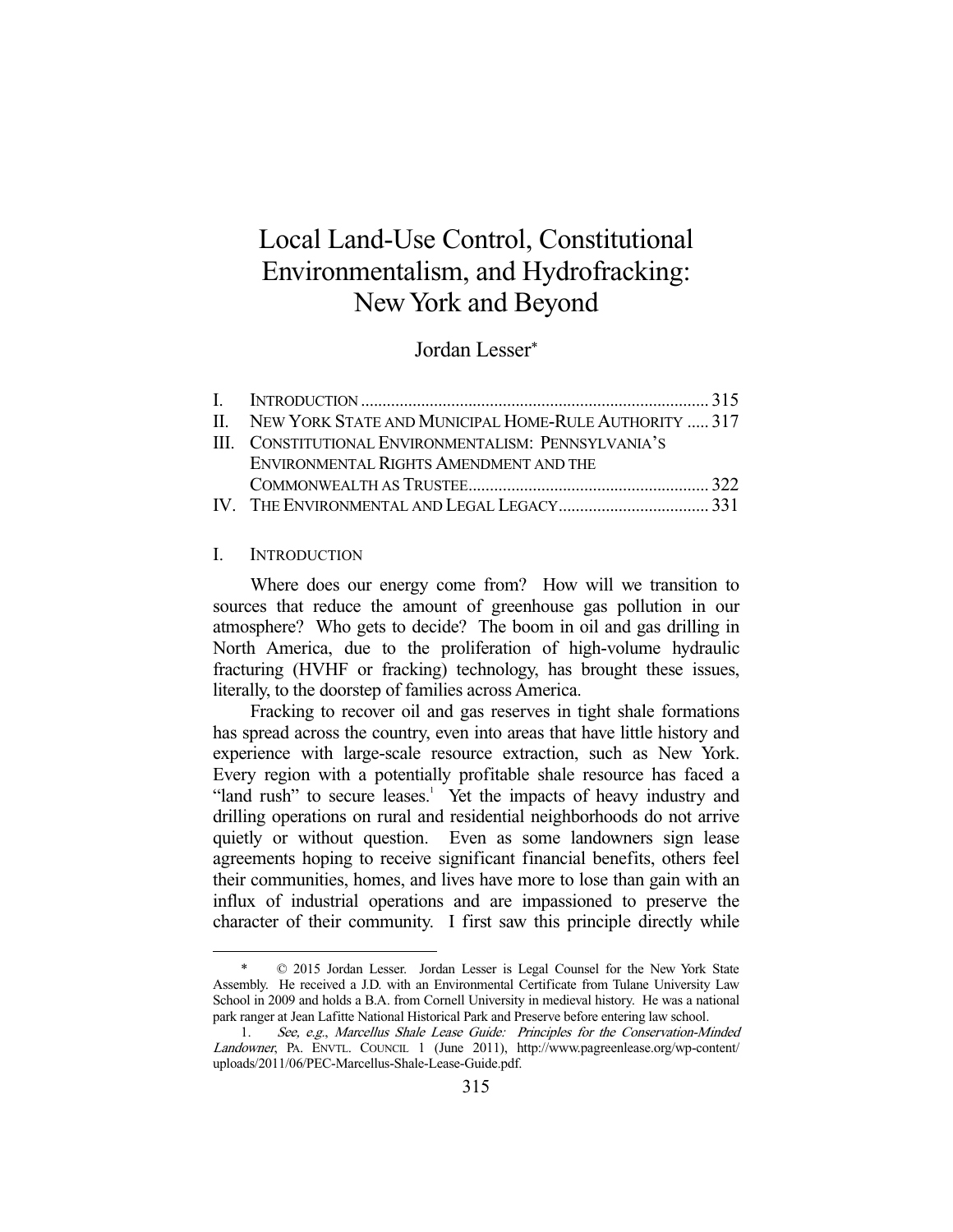advising a citizen's group from Chalmette, Louisiana, for the Tulane Environmental Law Clinic, after Hurricane Katrina destroyed the adjacent Murphy Oil USA, Inc., refinery, dumping several feet of oil through the citizens' homes in one of the worst urban oil spills in U.S. history.<sup>2</sup> These residents, once they learned to question the status quo post-Katrina, sought to exert as much local control over their fate as possible. Similar passions to preserve towns and neighborhoods from the perceived downsides of hydraulic fracturing have galvanized municipal boards across the United States to use local zoning authority to restrict or exclude fracking on lands in their jurisdiction.<sup>3</sup>

 But any local land-use ordinance passed in response to citizens' environmental and community character concerns faces potential conflict with state regulatory programs governing the oil and gas industry. To determine the validity of such ordinances, courts must undertake a preemption analysis based on the state oil and gas law statutes at issue. This Article explores two preemption cases, one in New York and one in Pennsylvania, informing the evolution of home-rule and environmental rights with respect to oil and gas drilling. The New York Court of Appeals' ruling in *Wallach v. Town of Dryden* serves as a watershed moment in municipal self-determination and was a critical decision in New York's recent ban on HVHF.<sup>4</sup> The Pennsylvania Supreme Court's ruling in *Robinson Township v. Commonwealth* enshrined and reempowered the Environmental Rights Amendment (ERA) of the state constitution, leading to a new era of American environmental constitutionalism.<sup>5</sup> Both cases herald impacts that extend far beyond their state borders.

 <sup>2.</sup> \$330 Million Settlement Deal in Katrina Oil Spill, NBCNEWS.COM, http://www. nbcnews.com/id/15004868/ns/us\_news-environment/t/million-settlement-deal-katrina-oil-spill/#. VKF77F5-DA (last updated Sept. 25, 2006) (describing the Murphy Oil USA, Inc.'s oil spill as the worst environmental disaster during Hurricanes Katrina and Rita); see also Response to 2005 Hurricanes: Murphy Oil Spill, U.S. ENVTL. PROTECTION AGENCY, http://www.epa.gov/katrina/test results/murphy/ (last updated Oct. 9, 2014) (detailing the impacts and subsequent response by the U.S. federal government to the oil spill Murphy Oil USA, Inc.'s refinery in Chalmette and Meraux, Louisiana).

<sup>3.</sup> See Andrew Ba Tran, Where Communities Have Banned Fracking, BOS. GLOBE (Dec. 18, 2014), http://www.bostonglobe.com/news/nation/2014/12/18/where-communities-havebanned-fracking/05bzzqiCxBY2L5bE6Ph5iK/story.html (listing over 400 towns, cities, counties, and states across the country that have banned fracking and/or the transport of drilling waste material within their jurisdiction).

<sup>4.</sup> See infra Part II.<br>5. See infra Part III.

 <sup>5.</sup> See infra Part III.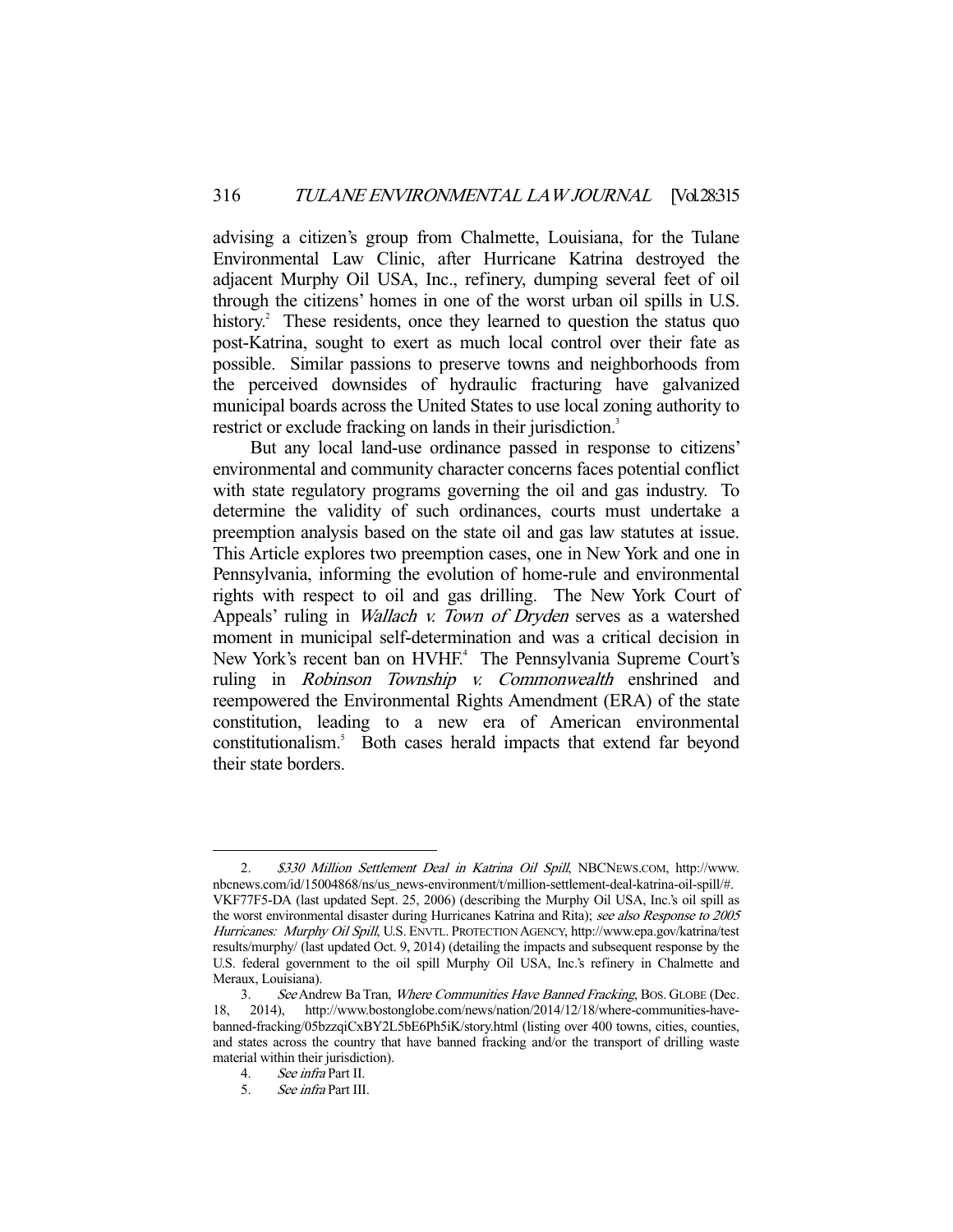#### II. NEW YORK STATE AND MUNICIPAL HOME-RULE AUTHORITY

 One of the highest profile oil and gas preemption cases in the nation centered on the community of Dryden, New York, located just outside of Ithaca, New York, my hometown. In 2011, the Dryden Town Board (Board) voted to amend its zoning ordinance to provide a "clarification" of the principles of their comprehensive plan, which aimed to "[p]reserve the rural and small town character of the Town of Dryden, and the quality of life its residents enjoy, as the town continues to grow in the coming decades."6 Dryden lies above the Marcellus Shale, which has been the target formation for fracking activities in Pennsylvania, West Virginia, and Ohio.<sup>7</sup> Accordingly, Norse Energy Corporation USA (Norse Energy), through its predecessor in interest, acquired land leases in the community in  $2006$ .<sup>8</sup> The Board believed that the existing comprehensive plan and the boilerplate ordinance prohibiting any land use not expressly authorized were sufficient to prevent oil and gas development in Dryden; however, new concerns over the impacts of hydraulic fracturing provided the impetus for it to update the zoning law to specify that oil and gas exploration, extraction, and storage were not authorized.<sup>9</sup> The Board's rationale for banning industrial uses in Dryden's "rural environment" was that they "would endanger the health, safety and general welfare of the community through the deposit of toxins into the air, soil, water, environment, and in the bodies of residents."<sup>10</sup>

 Norse Energy's predecessor in interest filed an action asserting that Dryden lacked authority to ban natural gas extraction and exploration because the oil and gas industry was regulated by state statute and therefore local regulations were preempted.<sup>11</sup> In response, Dryden sought a "declaration that the zoning amendment was a valid exercise of its home rule powers."<sup>12</sup> Judge Rumsey of the Tompkins County Supreme Court ruled in favor of the Town of Dryden in February 2012,<sup>13</sup> and the

<sup>6.</sup> Town of Dryden Planning Bd., Town of Dryden Comprehensive Plan, Town OF DRYDEN 32 (Dec. 8, 2005), http://dryden.ny.us/Downloads/CompPlanFull.pdf.

 <sup>7.</sup> Wallach v. Town of Dryden, 16 N.E.3d 1188, 1192 (N.Y. 2014).

 <sup>8.</sup> Id.

<sup>9.</sup> Town of Dryden Special Board Meeting, TOWN OF DRYDEN 2, 6 (Aug. 2, 2011), http:// dryden.ny.us/Board\_Meeting\_Minutes/TB/2011/TB2011-08-02.pdf (meeting about Resolution No. 126 in 2011).

 <sup>10.</sup> Id. at 10.

<sup>11.</sup> Wallach, 16 N.E.3d at 1193 (mentioning N.Y. ENVTL. CONSERV. LAW § 23-0303(2)).

 <sup>12.</sup> Id.

 <sup>13.</sup> Anschutz Exploration Corp. v. Town of Dryden, 940 N.Y.S.2d 458, 474 (Sup. Ct. Tompkins Cnty. 2012) (invalidating, however, the Town of Dryden's Zoning Amendment provision declaring state and federal permits invalid (citing TOWN OF DRYDEN, ZONING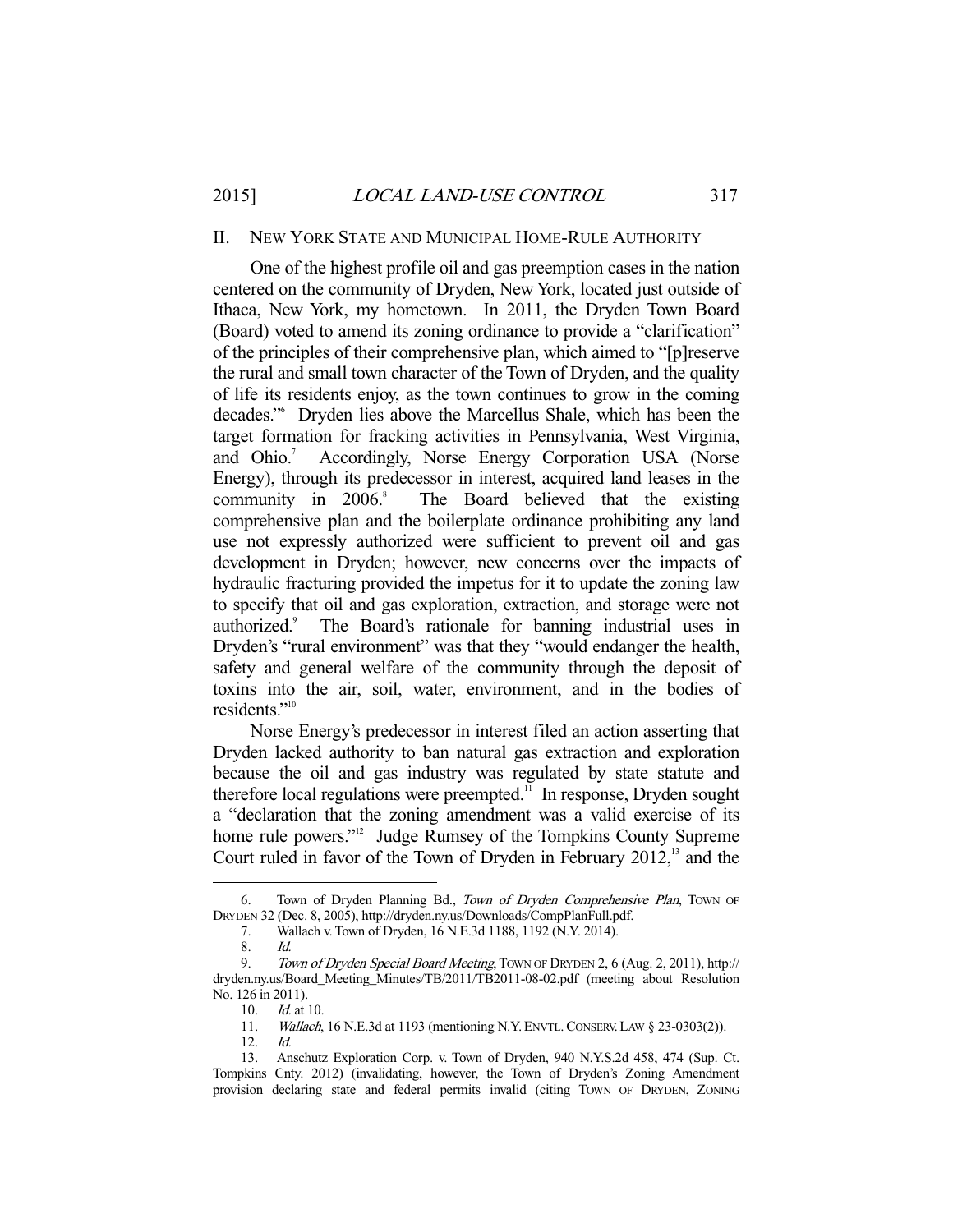New York State Supreme Court, Appellate Division Third Department, ruled for Dryden in May 2013.<sup>14</sup> The New York Court of Appeals decided the case on June 30, 2014.<sup>15</sup> I prepared and filed amicus curiae briefs at each court level<sup>16</sup> on behalf of the state legislator representing  $Dryden.<sup>17</sup>$ 

 In New York, local governments have been granted a broad range of powers "to adopt and amend local laws not inconsistent with the provisions of th[e] constitution or any general law relating to its property, affairs or government" under article IX of the state constitution.<sup>18</sup> These powers enshrined in the constitution have been affirmatively granted to municipalities by the New York legislature, including the express authority to regulate land use through zoning laws.<sup>19</sup> In fact, in *Wallach*,<sup>20</sup> the New York Court of Appeals found that "[a]s a fundamental precept, the legislature has recognized that the local regulation of land use is '[a]mong the most important powers and duties granted ... to a town government."<sup>21</sup> Also, court precedent states. "Without question. Also, court precedent states, "Without question, municipalities may 'enact land-use restrictions or controls to enhance the quality of life by preserving the character and desirable aesthetic features of [the community]."<sup>22</sup> Yet, clearly, such exercise of land-use authority by a town is only valid if it does not conflict with the state's constitution or any other law of general applicability.<sup>23</sup>

18. N.Y. CONST. art. IX, § 2(c)(i).<br>19. Id. § 2(c).

Id.  $\S$  2(c).

-

 20. Mark S. Wallach, the bankruptcy trustee for Norse Energy, was substituted as the petitioner in the case. Wallach, 16 N.E.3d at 1192 n.2.

21. *Id.* at 1194 (alteration in original) (quoting N.Y. TOWN LAW  $\S 272-a(1)(b)$ ).

22. Id. (alteration in original) (quoting Trs. of Union Coll. v. Members of Schenectady City Council, 690 N.E.2d 862, 864 (N.Y. 1997)).

23. *Id.* at 1195 (citing N.Y. MUN. HOME RULE LAW § 10(1)(i)-(ii)).

ORDINANCE § 2104(5))), aff'd, Norse Energy Corp. USA v. Town of Dryden, 964 N.Y.2d 714 (App. Div. 3d Dep't 2013).

<sup>14.</sup> See Norse Energy, 964 N.Y.S.2d at 714, aff'd, Wallach, 16 N.E.3d 1188.

 <sup>15.</sup> Wallach, 16 N.E.3d at 1188.

 <sup>16.</sup> See Brief for Assemblywoman Barbara Lifton as Amicus Curiae, Anschutz Exploration, 940 N.Y.S.2d 458 (RJI No. 2011-0499-M), available at http://assembly.state.ny.us/ member\_files/125/20111026/index.pdf; Brief of Assemblywoman Barbara Lifton as Amicus Curiae, Norse Energy, 964 N.Y.S.2d 714 (No. 515227), available at http://assembly.state.ny.us/ member\_files/125/20121210/index.pdf; Brief of Assemblywoman Barbara Lifton as Amicus Curiae, Wallach, 16 N.E.3d 1188 (APL-2013-00245), available at http://www.scribd.com/doc/229 237746/Court-of-Appeals-Norse-v-Dryden-Amicus-Brief.

<sup>17.</sup> Lifton Files Amicus Brief in Fracking Case, N.Y. ST. ASSEMBLY (Apr. 24, 2014), http://assembly.state.ny.us/mem/Barbara-Lifton/story/58606/. The 125th New York Assembly District covers all of Tompkins County (including the Town of Dryden) and parts of Cortland County. Assemblywoman Barbara Lifton Assembly District 125 Map, N.Y. ST. ASSEMBLY, http://assembly.state.ny.us/mem/Barbara-Lifton/map/ (last visited Jan. 28, 2015).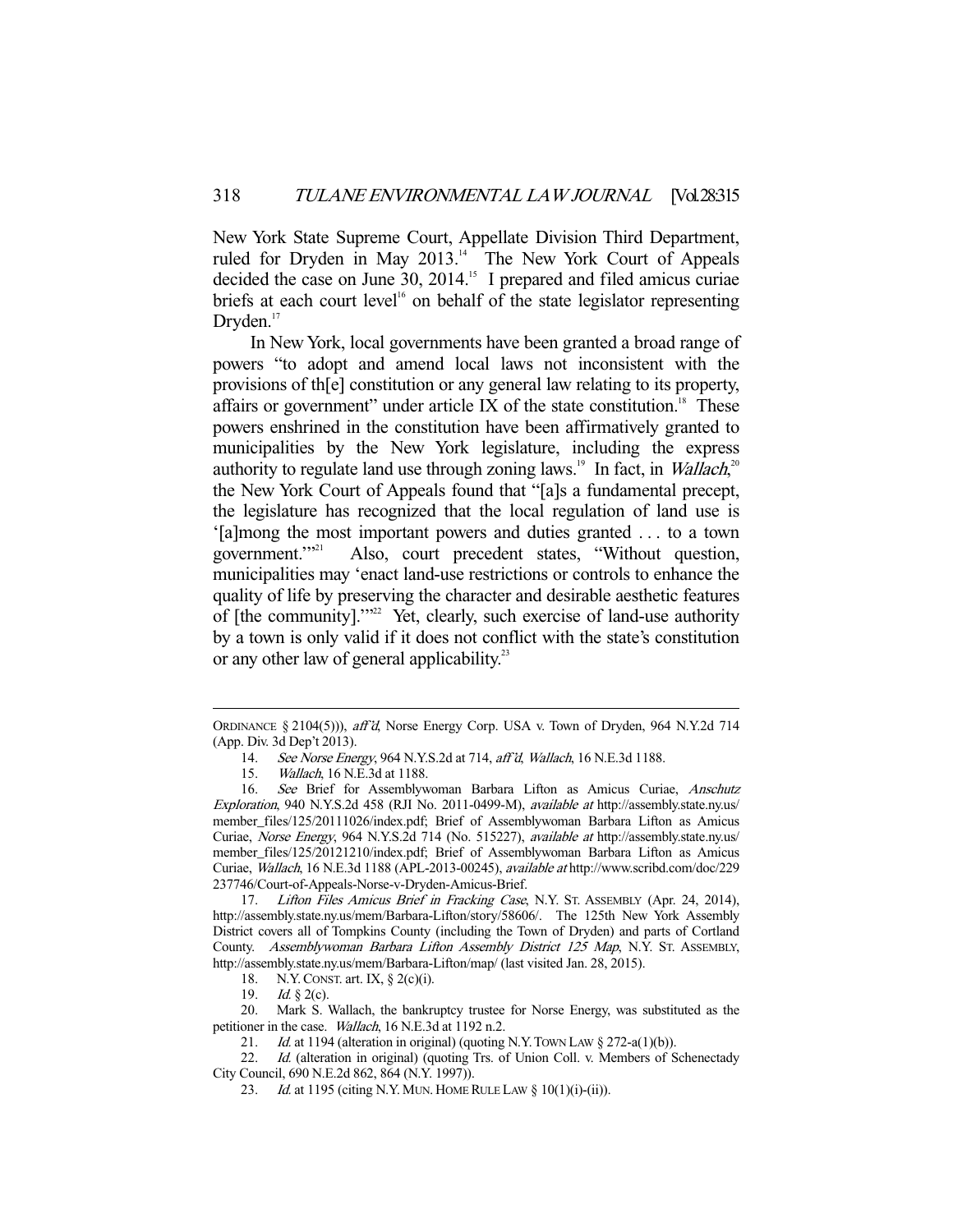The New York Court of Appeals cautioned, however, that it construes ambiguous state statutes in favor of upholding municipal zoning powers because it "do[es] not lightly presume preemption where the preeminent power of a locality to regulate land use is at stake," only striking down a zoning law when finding a "'clear expression of legislative intent to preempt local control over land use."<sup>24</sup> The gravamen of the preemption claim relies on interpretation of the supersession clause of New York's Oil, Gas and Solution Mining Law (OGSML), the Environmental Conservation Law (ECL) section 23- 0303(2), which "'shall supersede all local laws or ordinances relating to the regulation of the oil, gas and solution mining industries; but shall not supersede local government jurisdiction over local roads or the rights of local governments under the real property tax law."<sup>25</sup>

 The court declared that it must adhere to the existing framework for a preemption determination, $26$  as delineated in New York Court of Appeals precedent, Frew Run Gravel Products, Inc. v. Town of Carroll.<sup>27</sup> Three factors are required for an analysis of legislative intent regarding preemption: "(1) [a] plain language [examination] of the supersession clause; (2) the statutory scheme as a whole; and (3) the relevant legislative history."<sup>28</sup> In relevant part, ECL section 23-0303(2) prohibits municipalities from passing local laws ""relating to the regulation of the oil, gas and solution mining industries."<sup>29</sup> But what limits does this supersession clause place on municipal zoning authority?

The court found it necessary to discuss Frew Run in detail concerning a nearly identical provision in the Mined Land Reclamation Law (MLRL) because that precedent both informed and bound subsequent analysis.<sup>30</sup> Here, the New York Court of Appeals faced a similar supersession provision in the MLRL, which stated, at that time, "'[T]his title shall supersede all other state and *local laws relating to the* extractive mining industry." $331$  The court looked to the plain-language

<sup>24.</sup> Id. (quoting Gernatt Asphalt Prods., Inc. v. Town of Sardinia, 664 N.E.2d 1226, 1234 (N.Y. 1996)).

<sup>25.</sup> *Id.* (quoting N.Y. ENVTL. CONSERV. LAW § 23-0303(2) (emphasis added)).

<sup>26.</sup> Id. (discussing Frew Run Gravel Prods., Inc. v. Carroll, 518 N.E.2d 920, 922 (N.Y. 1987)). For discussion on different approaches to state zoning law preemption in the context of fracking, especially in other states, see also Jamal Knight & Bethany Gullman, The Power of State Interest: Preemption of Local Fracking Ordinances in Home-Rule Cities, 28 TUL. ENVTL. L.J. 297 (2015).

<sup>27. 518</sup> N.E.2d at 920.<br>28. *Wallach*, 16 N.E.3d

Wallach, 16 N.E.3d at 1195 (discussing Frew Run, 518 N.E.2d at 922).

<sup>29.</sup> Id. (quoting N.Y. ENVTL. CONSERV. LAW § 23-0303(2) (emphasis added)).

 <sup>30.</sup> Id. (discussing Frew Run, 518 N.E.2d at 920).

 <sup>31.</sup> Id. at 1195-96 (quoting N.Y. ENVTL.CONSERV. LAW § 23-2703(2) (emphasis added)).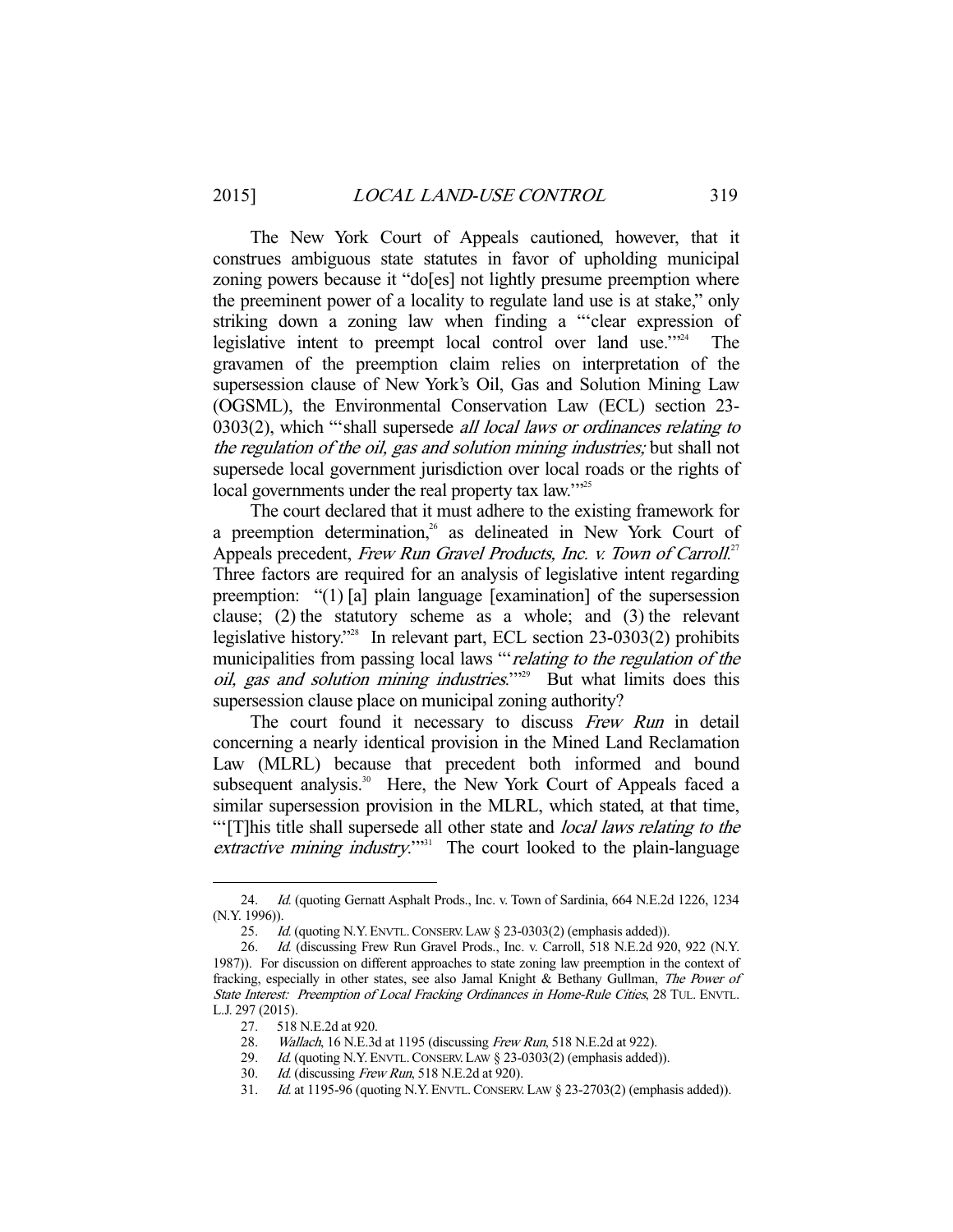meaning of the phrase, "*relating to the extractive mining industry*," and construed that the MLRL did not preempt zoning law, rejecting the mining company's contention because zoning ordinances do not relate to the regulation of the mining industry.<sup>32</sup> They relate to an entirely different subject matter and purpose for the regulation of land use generally. Only local regulations that conflict with the actual operation and process of extractive mining violate the purpose of the MLRL to streamline mining operations through standardized state-wide regulation. While zoning ordinances may affect the mining industry in an incidental manner, local laws related to land use do not frustrate the legislative intent of the MLRL.<sup>33</sup> With this clear and binding case law, the court applied its threepart test to the OGSML provision at issue in Wallach.

 Proper analysis required a careful look at the legislative intent of the statute, beginning with a plain language textual examination of the supersession clause. $34$  Adhering to precedent, the court declined to ascribe a broader meaning to the provision at issue, holding that "Frew Run applies with equal force here, such that ECL [section] 23-0303(2) is most naturally read as preempting only local laws that purport to regulate the actual operations of oil and gas activities, not zoning ordinances that restrict or prohibit certain land uses within town boundaries."<sup>35</sup> Citing this precedent concerning analogous zoning authority over gravel mining, the court held that incidental control from use of a town's authority to regulate land use was not the type of regulation that the legislature contemplated as prohibited when promulgating the OGSML statute.<sup>36</sup> The court noted that state regulatory programs that are intended to preempt local zoning authority expressly say so and typically include additional statutory safeguards to account for local concerns.<sup>37</sup> The OGSML statute, if it was held to preempt all local ordinances, would preclude protections from local laws of general applicability, such as light, noise, dust, and odor pollution; storm water-management regulations; wetland provisions; land-use provisions concerning industrial uses; erosion-control regulations; identification of critical

<sup>32.</sup> Id. at 1196 (quoting N.Y. ENVTL. CONSERV. LAW § 23-2703(2) (emphasis added)).<br>33. Id. (quoting Frew Run, 518 N.E.2d at 923).

*Id.* (quoting *Frew Run*, 518 N.E.2d at 923).

 <sup>34.</sup> Id.

<sup>35.</sup> Id. at 1197 (discussing Frew Run, 518 N.E.2d at 924; N.Y. ENVTL. CONSERV. LAW § 23-0303(2)).

<sup>36.</sup> *Id.* (quoting *Frew Run*, 518 N.E.2d at 922).

 <sup>37.</sup> Id. at 1198 (citing N.Y. ENVTL. CONSERV. LAW § 27-1103(2)(g); N.Y. MENTAL HYG. LAW § 41.34(c); N.Y. RAC. PARI-MUT. WAG. & BREED. LAW § 1320(2)).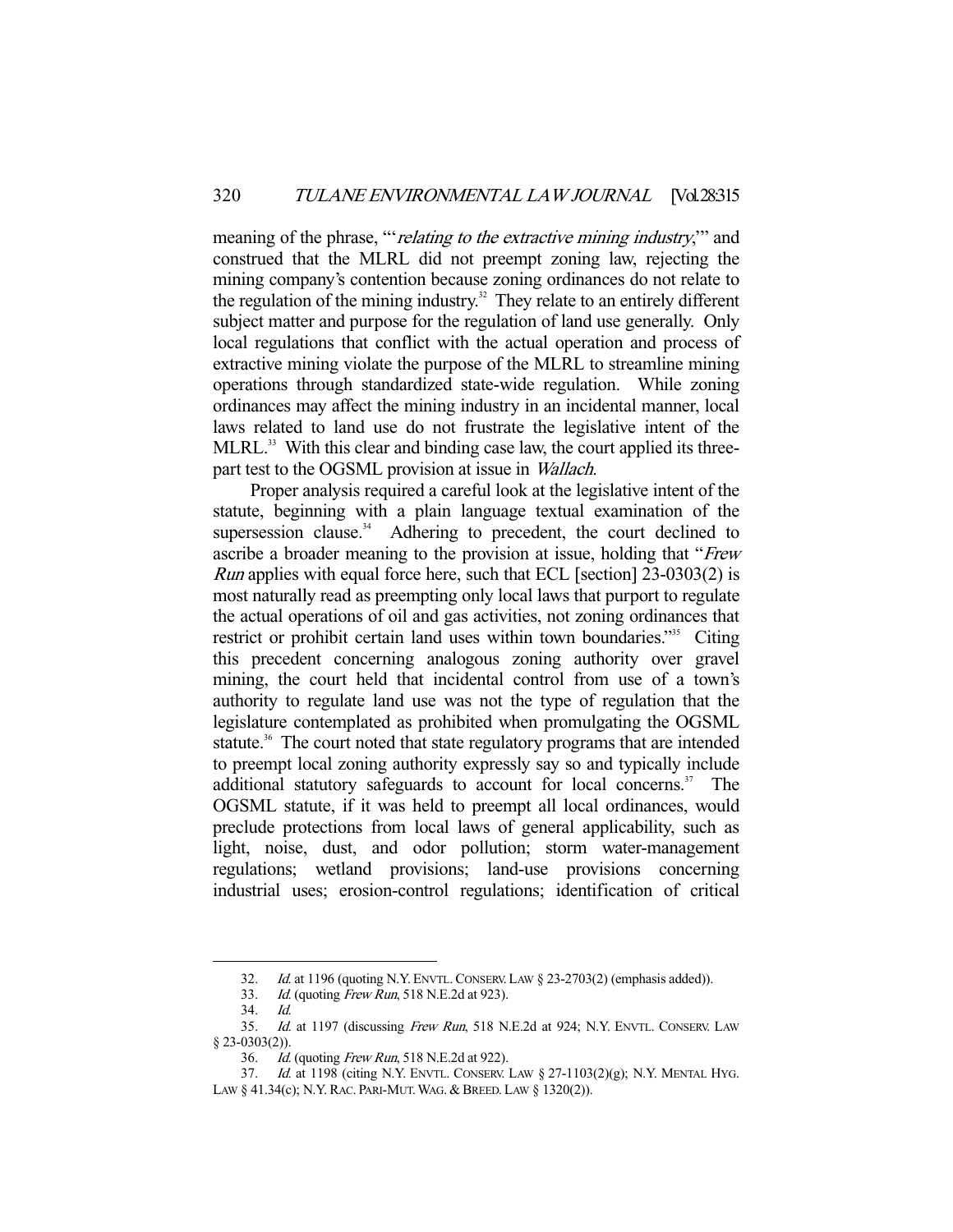environmental areas; and tree-cutting regulations,<sup>38</sup> which typically encompass all commercial and industrial uses where enacted. With no statutory remedy to account for local impacts in the OGSML statute, the court concluded that preemption was not supported.<sup>39</sup>

 The court also dismissed an implied preemption argument, seeking to invalidate municipal zoning over oil, gas, and solution mining based on conflict with specific OGSML spacing provisions, in its analysis of the statutory scheme as a whole.<sup>40</sup> Implied preemption will overturn any local law found to be inconsistent with constitutional or general law, yet here the court found that the town's zoning ordinance did not conflict with either the language<sup>41</sup> or the policy of the OGSML.<sup>42</sup> Well-spacing provisions are technical and operational aspects of drilling and do not address traditional zoning considerations such as land-use compatibility and permissible uses.<sup>43</sup> The court noted that within the long list of authorizations to the New York State Department of Environmental Conservation (DEC) in the OGSML, "it is readily apparent that the OGSML is concerned with the D[EC]'s regulation and authority regarding the safety, technical and operational aspects of oil and gas activities across the State."44 Accordingly, local zoning authority can be harmonized with the OGSML regulatory program, and the New York Court of Appeals held, "[W]e perceive nothing in the various provisions of the OGSML indicating that the supersession clause was meant to be broader than required to preempt conflicting local laws directed at the technical operations of the industry."45

 Completing its analysis using a comprehensive assessment of the legislative history of ECL section 23-0303(2) and the OGSML in general, the court found, "Nothing in the legislative history undermines our view that the supersession clause does not interfere with local zoning laws regulating the permissible and prohibited uses of municipal land."<sup>46</sup>

<sup>38.</sup> Kimberlea Shaw Rea, A Legal and Practical Guide To Protecting Your Citizens and the Environment in the Face of Marcellus Shale Natural Gas Drilling, TOMPKINS COUNTY LEG. 8-9 (Mar. 30, 2009), http://tompkinscountyny.gov/files/tccog/Gas\_Drilling/Resources/Community %20Impacts/reapresentation.pdf (presentation to the Tompkins County legislature).

 <sup>39.</sup> Wallach, 16 N.E.3d at 1198 (discussing N.Y. ENVTL.CONSERV.LAW § 23-0303(2)).

<sup>40.</sup> Id. at 1199 (discussing Frew Run, 518 N.E.2d at 923; N.Y. ENVTL. CONSERV. LAW  $\frac{8}{41}$ . 7d.

<sup>41.</sup> *Id.* (citing N.Y. ENVTL. CONSERV. LAW § 23-0501, -0503).<br>42. *Id.* (quoting N.Y. ENVTL. CONSERV. LAW § 23-0301).

 $1d$ . (quoting N.Y. ENVTL. CONSERV. LAW § 23-0301).

<sup>43.</sup> *Id.* at 1200 (quoting Norse Energy Corp. USA v. Town of Dryden, 964 N.Y.S.2d 714, 723 (App. Div. 3d Dep't 2013), aff'd, Wallach, 16 N.E.3d 1188).

<sup>44.</sup> *Id.* at 1199.

 <sup>45.</sup> Id.

 <sup>46.</sup> Id. at 1201.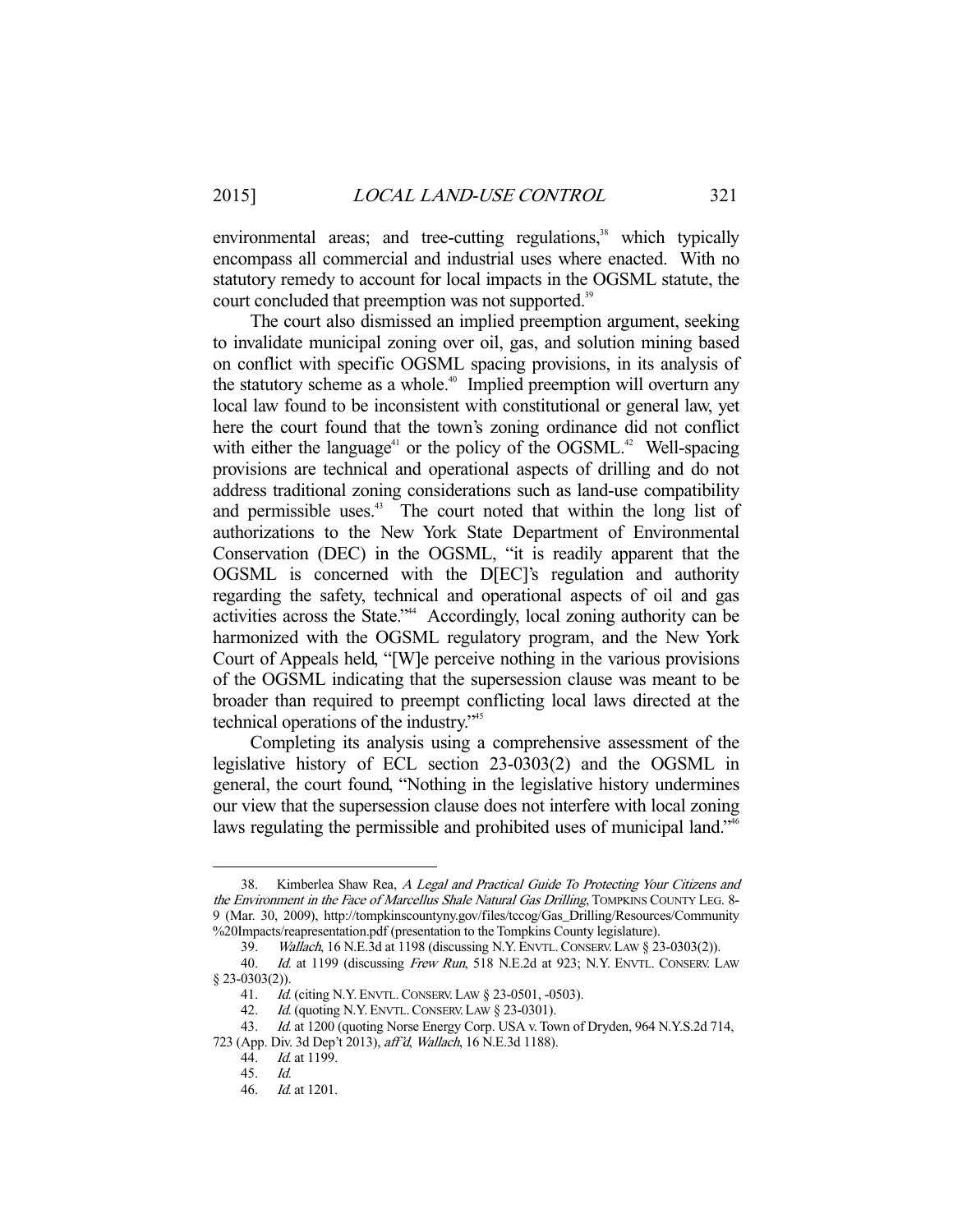Tellingly, "the pertinent passages make no mention of zoning at all, much less evince an intent to take away local land use powers."47 With their three-part assessment complete, the New York Court of Appeals "cannot say that the supersession clause—added long before the current debate over high-volume hydrofracking and horizontal drilling ignited—evinces a clear expression of preemptive intent."<sup>48</sup> The decision was joined by five justices, with two in dissent, to uphold local zoning authority over oil and gas drilling in New York.<sup>49</sup>

## III. CONSTITUTIONAL ENVIRONMENTALISM: PENNSYLVANIA'S ENVIRONMENTAL RIGHTS AMENDMENT AND THE COMMONWEALTH AS TRUSTEE

 While courts in New York have validated a municipality's zoning authority over oil and gas development, other states such as West Virginia, Colorado, Ohio, and Pennsylvania have ongoing legal battles seeking to overturn local restrictions on hydraulic fracturing or have already ruled against a town's ban. $50$  Each analysis depends on the exact wording of an individual local ordinance and the language of the state regulatory scheme and home-rule authorizations.

 Under Governor Paterson in 2008, New York began drafting new laws to prepare for HVHF.<sup>51</sup> By December 17, 2014, Governor Andrew M. Cuomo's DEC announced its intention to ban hydraulic fracturing statewide.<sup>52</sup> This was based on a recommendation from the Acting Commissioner of Health who, following a review of health impact data, said he "'cannot support high-volume hydraulic fracturing in the great state of New York."<sup>53</sup> The *Wallach* case further informed the decision,

 <sup>47.</sup> Id.

 <sup>48.</sup> Id. at 1203.

<sup>49.</sup> Id. at 1204. For those readers who have been closely following New York oil and gas preemption challenges, they may recall another case seeking invalidation of a town zoning ordinance based on ECL section 23-0303(2) and the OGSML. The New York Court of Appeals combined both cases into the same proceeding, addressing *Cooperstown Holstein Corp. v. Town* of Middlefield in its June 30, 2014, ruling. Id. at 1193.

 <sup>50.</sup> For discussion of West Virginia, Colorado, Ohio, and Pennsylvania, see Knight & Gullman, supra note 26.

 <sup>51.</sup> Testimony of Alexander B. Grannis, Commissioner New York State Department of Environmental Conservation, N.Y. ST. DEP'T ENVTL. CONSERVATION 2 (Oct. 15, 2008), http:// www.dec.ny.gov/docs/materials\_minerals\_pdf/assemblytestimony.pdf.

<sup>52.</sup> Thomas Kaplan, Citing Health Risks, Cuomo Bans Fracking in New York State, N.Y. TIMES (Dec. 17, 2014), http://www.nytimes.com/2014/12/18/nyregion/cuomo-to-ban-fracking-innew-york-state-citing-health-risks.html.

<sup>53.</sup> Jerry Zremski, State Bans Fracking, Citing Health and Environmental Concerns, BUFFALO NEWS (Dec. 17, 2014, 10:40 AM), http://www.buffalonews.com/city-region/albanypolitics/state-bans-fracking-citing-health-and-environmental-concerns-20141217 (quoting Howard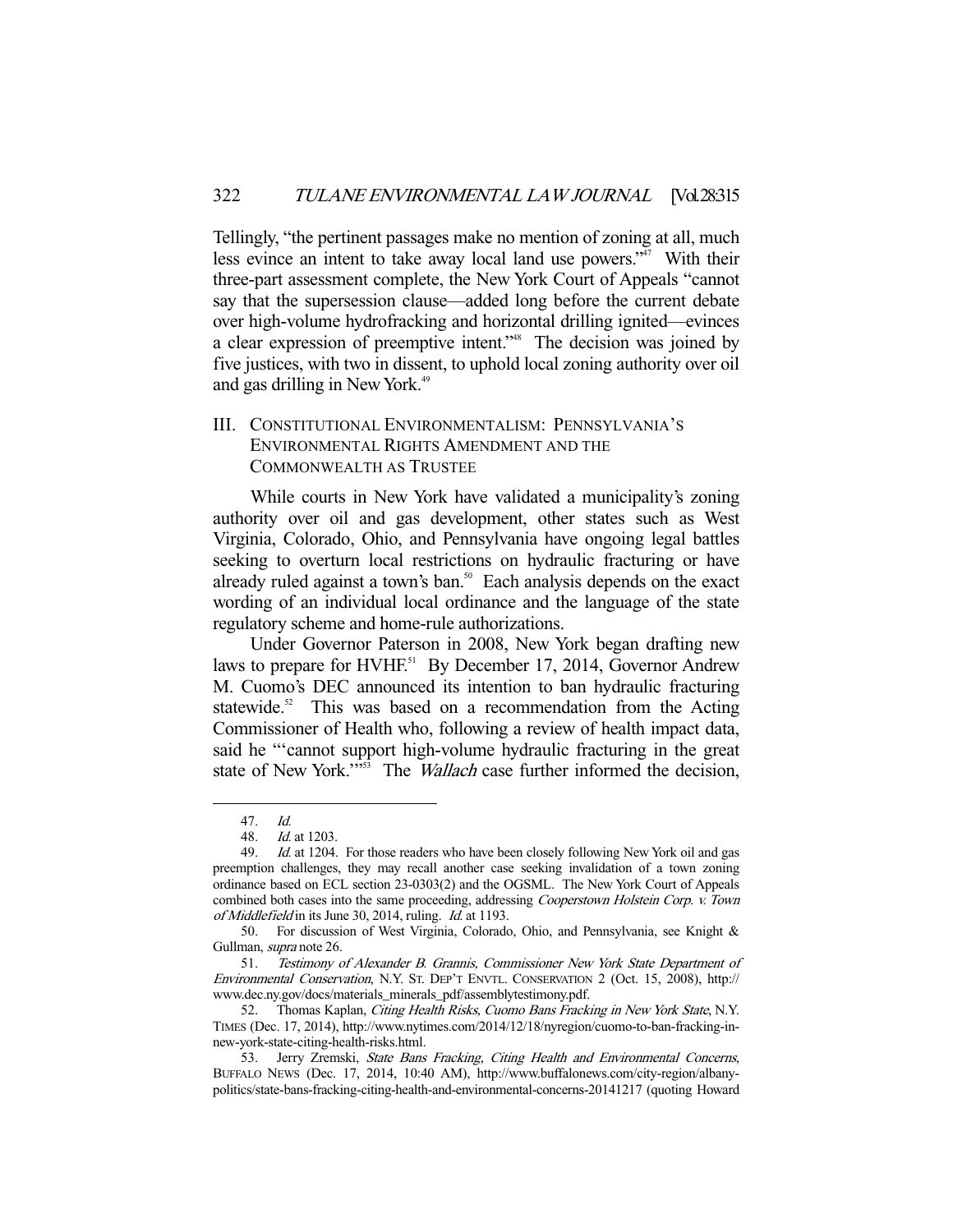because the practical implications of its ruling meant that towns would need to update their zoning plans to allow for HVHF, leading to significant complications. $54$  With the current patchwork of proposed restrictions, setbacks, and town bans, at most 37% of the Marcellus Shale formation in New York would be available for drilling.<sup>55</sup> The DEC Commissioner, Joseph Martens, called the prospect of fracking in New York "uncertain at best."<sup>56</sup> To gather information about HVHF, the state, in part, looked to how the Marcellus Shale formation was being exploited in neighboring jurisdictions.<sup>57</sup> This provides a valuable look into the laws, regulations, and potential pitfalls of the practice in a geologicallysimilar region.

 Without a doubt, the most relevant example lies just across the border in Pennsylvania, where shale gas development was welcomed whole-heartedly at the onset of the American hydrofracking boom.<sup>58</sup> No new regulations were enacted prior to the start of shale drilling in Pennsylvania, and thus the state was, arguably, unprepared for the largescale industrialization of unconventional drilling.<sup>59</sup> In response, the

A. Zucker, M.D., J.D., Acting Comm'r of Health, N.Y. State Dep't of Health, Remarks at the Meeting of Governor Andrew M. Cuomo's Cabinet (Dec. 17, 2014)).

<sup>54.</sup> Andrew Casler, *Dryden Lawsuit Weighed On New York Fracking Ban*, ITHACA J. (Dec. 18, 2014, 9:36 AM), http://www.ithacajournal.com/story/news/local/2014/12/17/drydenlawsuit-new-york-fracking-ban/20554997/ (discussing *Wallach*, 16 N.E.3d at 1188); see also Tom Wilbur, Fracking in N.Y. Would Face Local Zoning Hurdles, ITHACA J. (Dec. 6, 2014, 1:17 PM), http://www.ithacajournal.com/story/news/local/fracking/2014/12/05/zoning-changes-requiredfracking/19966927/.

<sup>55.</sup> Jon Campbell & Rick Jervis, New York Plans To Prohibit Fracking, USA TODAY (Dec. 17, 2014, 5:07 PM), http://www.usatoday.com/story/money/business/2014/12/17/new-yorkfracking/20538891/.

 <sup>56.</sup> Id.

 <sup>57.</sup> See Revised Draft Supplemental Generic Environmental Impact Statement, N.Y. DEP'T ENVTL. CONSERVATION § 8.4 (Sept. 2011), http://www.dec.ny.gov/energy/75370.html. While undoubtedly greatly outdated by 2014, it indicates that New York was engaged in a review of impacts and responses occurring in other regions of the country. See id.; see also A Public Health Review of High Volume Hydraulic Fracturing for Shale Gas Development, N.Y. DEP'T<br>HEALTH 4-8 (Dec. 2014). https://www.health.nv.gov/press/reports/docs/high volume (Dec. 2014), https://www.health.ny.gov/press/reports/docs/high\_volume\_ hydraulic\_fracturing.pdf (citing extensive research and information gathering on the effects of hydraulic fracturing in other states).

<sup>58.</sup> See Pennsylvania State Review, St. REV. OIL & NAT. GAS ENVTL. REGS. (STRONGER) 10 (Aug. 2004), http://www.strongerinc.org/sites/all/themes/stronger02/down loads/Pennsylvania%20Follow-up%20Review%208-2004.pdf (discussing 58 PA. CONS. STAT. § 601.101 (1984)). This Pennsylvania state review was conducted by the quasi-federal, nonprofitoversight agency STRONGER and showed that the 1984 Pennsylvania Oil and Gas Act was the governing regulatory program when the state began the first phase of shale drilling. Id.

 <sup>59.</sup> See Special Performance Audit: Department of Environmental Protection, PA. DEP'T AUDITOR GEN. (July 21, 2014), http://www.auditorgen.state.pa.us/Media/Default/Reports/spe DEP072114.pdf, for a report detailing numerous regulatory failures with the Pennsylvania Department of Environmental Protection's performance in monitoring potential impacts to water quality from shale gas development from 2009 to 2012.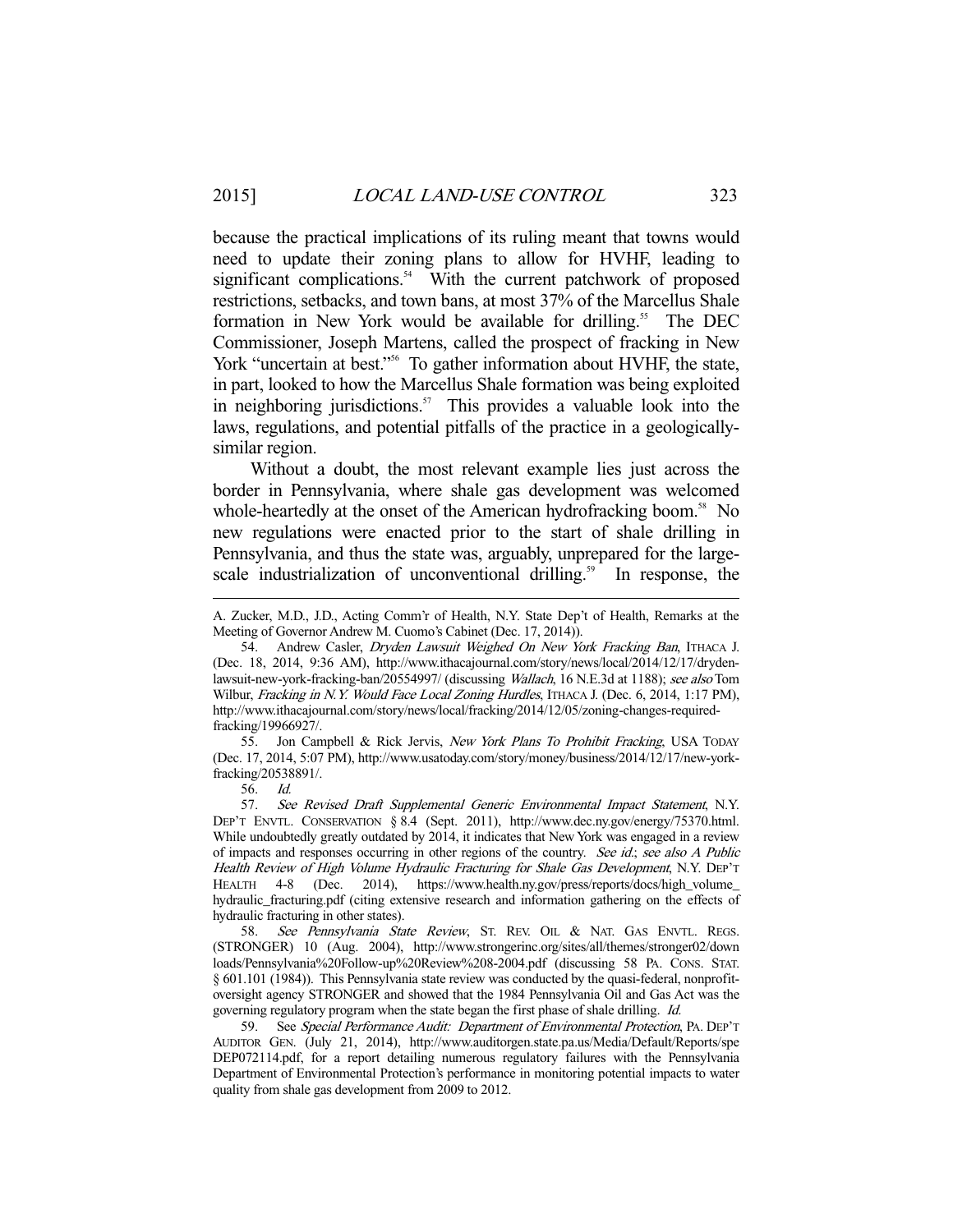legislature passed what is known as "Act 13," and the former Governor of Pennsylvania, Thomas W. Corbett, signed the legislation in February  $2012.^{\circ\circ}$  This law repealed portions of the existing Pennsylvania Oil and Gas Act and consolidated the provisions under a comprehensive state regulatory program. Specifically, Act 13, inter alia, sought to encourage optimal development of shale resources through preemption of "'local regulation of oil and gas operations regulated by the [statewide] environmental acts, as provided in this chapter,'" including directing that all political subdivisions "[s]hall authorize oil and gas operations . . . as a permitted use in all zoning districts."<sup>61</sup> The Act further compelled municipalities to allow compressor stations and natural gas processing plants, without the ability to enact stricter standards for any purpose or increase setback distances, regardless of the existing land use and incompatibility with a long-established comprehensive plan. $62$ 

Faced with this major limitation on local governments, "introduc[ing] heavy-duty industrial uses—natural gas development and processing, including permission to store wastewater (a drilling byproduct)—into all existing zoning districts as of right, including residential, agricultural, and commercial,<sup>563</sup> many Pennsylvania townships, residents, environmental groups, and even a medical doctor brought suit to challenge the constitutionality of Act 13 by March 2012.<sup>64</sup> This challenge was expedited by the lower court because "Act 13 comprises sweeping legislation affecting Pennsylvania's environment and, in particular, the exploitation and recovery of natural gas in a geological formation known as the Marcellus Shale."<sup>65</sup> Accordingly, the dispute centered on a core exercise of the court's responsibility: to "construe and apply constitutional provisions and determine whether aspects of Act 13 violate our charter."66 And out of this issue of critical importance for the protection of environmental and aesthetic interests of the people was born environmental case law of sweeping and unprecedented magnitude.

 Allowing the court to address fundamental environmental rights, the litigation invoked, inter alia, a provision of the Pennsylvania Constitution,

 <sup>60.</sup> Robinson Township v. Commonwealth, 83 A.3d 901, 915 (Pa. 2013) (discussing 58 PA.CONS. STAT. §§ 2301-3504).

 <sup>61.</sup> Id. at 970 (quoting 58 PA.CONS. STAT. §§ 3303, 3304(b)(5)).

 <sup>62.</sup> Id. at 971 (discussing 58 PA.CONS. STAT. §§ 2301-3504).

 <sup>63.</sup> Id. at 937 (discussing 58 PA.CONS. STAT. §§ 2301-3504).

 <sup>64.</sup> Id. at 913-14.

 <sup>65.</sup> Id. at 913.

 <sup>66.</sup> Id. at 929.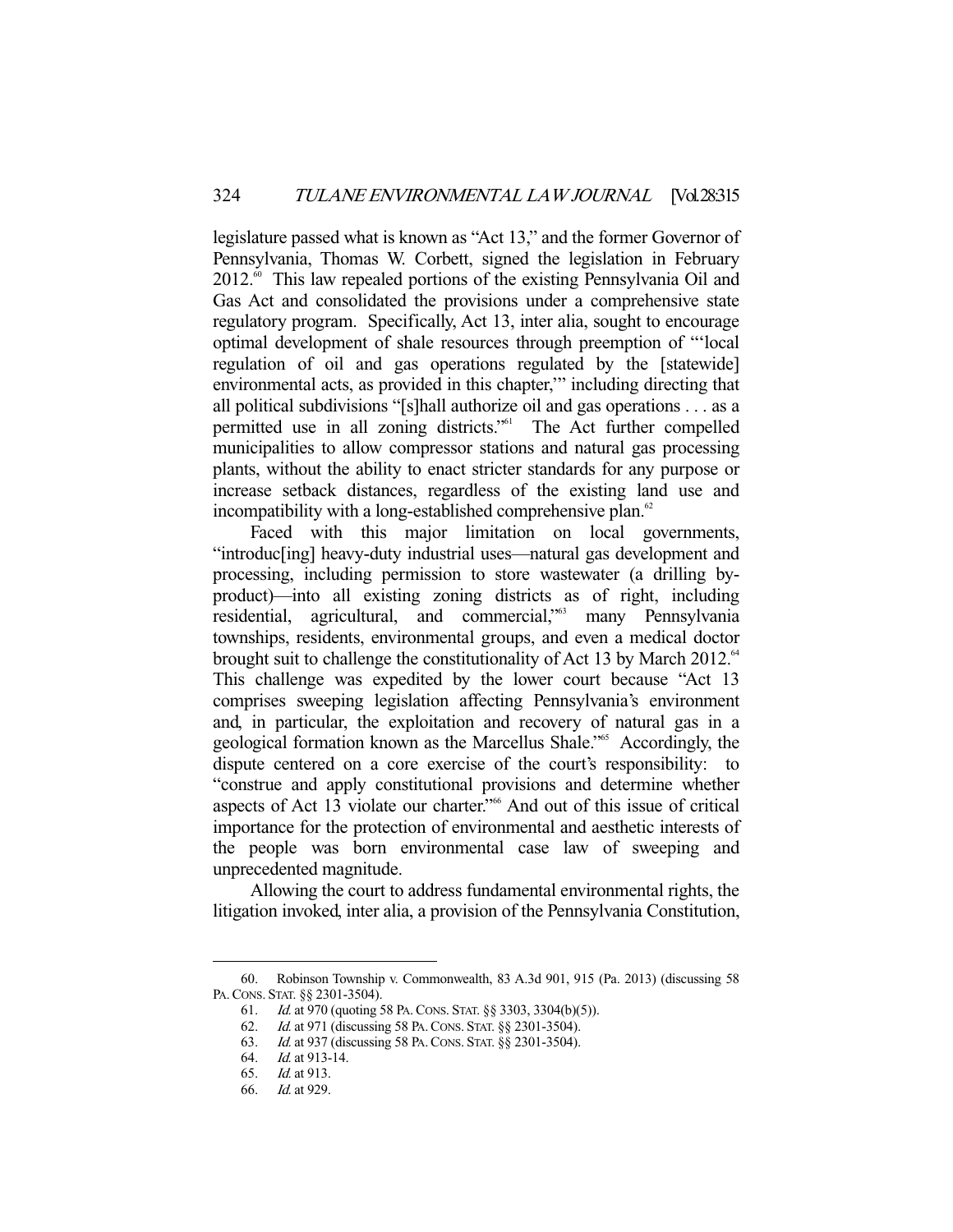specifically section 27 of the Declaration of Rights.<sup> $67$ </sup> Generally referred to as the ERA, it states:

The people have a right to clean air, pure water, and to the preservation of the natural, scenic, historic and esthetic values of the environment. Pennsylvania's public natural resources are the common property of all the people, including generations yet to come. As trustee of these resources, the Commonwealth shall conserve and maintain them for the benefit of the people.<sup>68</sup>

 On appeal in the Pennsylvania Supreme Court, the court ruled that "a political subdivision has a substantial, direct, and immediate interest in protecting the environment and the quality of life within its borders," conferring standing upon the aggrieved municipalities and opening up a substantive review of the constitutional duties required of the Commonwealth under the ERA.<sup>69</sup>

 In its fascinating analysis, the court highlighted the historical and cultural elements behind the adoption of the ERA, providing a window into environmental thought and the effects of resource extraction upon communities and quality of life. This effort was designed to illuminate the fundamental crux of state constitutional interpretation, which requires a plain-language reading and endeavors to "'determine the intent of voters who ratified the constitution."<sup>70</sup> The court concluded that these rights were enshrined via the ERA in 1971 as a result of a centuries old pattern of resource exploitation, making it "not a historical accident that the Pennsylvania Constitution now places citizens' environmental rights on par with their political rights."<sup>71</sup> By taking this broad look at systemic booms and busts of a range of industries, the court managed to synthesize the values inherent in the enactment of environmental rights, while juxtaposing it with the outdated yet still prevalent sense of limitless resources that has persisted from the time of European exploration and perception of a provident New World.<sup>72</sup> Lamenting a lumber harvesting

 <sup>67.</sup> Id. at 913.

<sup>68.</sup> PA. CONST. art. 1, § 27.<br>69. *Robinson Township.* 

Robinson Township, 83 A.3d at 919-20 (citing Susquehanna County v. Commonwealth Dep't of Envtl. Res., 458 A.2d 929, 931 (Pa. 1983)).

 <sup>70.</sup> Id. at 944 (quoting Thomas G. Saylor, Prophylaxis in Modern State Constitutionalism: New Judicial Federalism and the Acknowledged, Prophylactic Rule, 59 N.Y.U. ANN. SURV.AM.L. 283, 290 (2003)).

<sup>71.</sup> *Id.* at 960-62.

<sup>72.</sup> Id. For a groundbreaking discussion of the transplant of English laws (particularly property ownership) and natural resource valuation to the New World, see generally WILLIAM CRONON, CHANGES IN THE LAND: INDIANS, COLONISTS, AND THE ECOLOGY OF NEW ENGLAND 19- 127 (1983). Cronon notes the heavy New England forest cover, which was novel to settlers from England because they had long ago burned their forests as a source of fuel. Id. at 50. Also,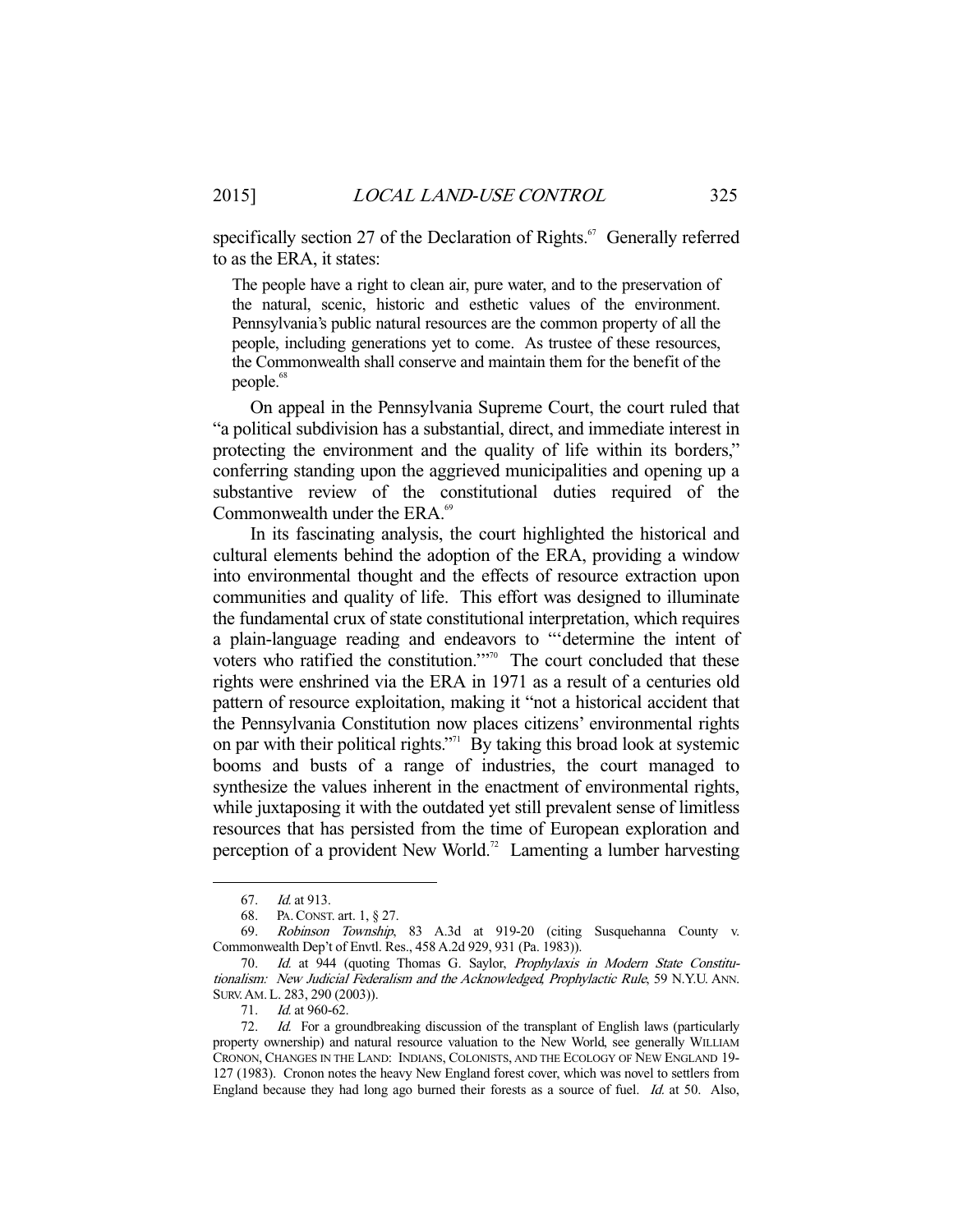boom that by 1920 left much of Pennsylvania barren, and in turn led to the abandonment of many towns with log mills shuttered, the court cautioned against over exuberance in harvesting a limited resource.<sup>73</sup> During the same era, an abundance of wild game declined so precipitously that the Pennsylvania Game Commission was founded in 1895, and with more than a century of wildlife management and protection laws, it was able to restore the health of deer, elk, waterfowl, and other game birds.<sup>74</sup> Painting the closest parallel to HVHF, the court also noted a third tale of overreach of Pennsylvania's natural resources: widespread coal mining.<sup>75</sup> At the time when coal dominated the state's economy, it remained virtually unrestricted by government oversight and "was devastating to the natural environment of the coal-rich regions of the Commonwealth, with long-lasting effects on human health and safety, and on the esthetic beauty of nature."<sup>6</sup> The long-term costs of a full reclamation of abandoned Pennsylvania coal mines, just one of many continuing impacts, are estimated at \$15 billion by the Pennsylvania Department of Environmental Protection (DEP).<sup>77</sup>

 The court did not present these environmental incidents as a tangential backdrop to the policy enactments of the Pennsylvania legislature but made clear that the ERA was drafted as a direct response to "the shocks to our environment and quality of life."78 The record of the Pennsylvania House of Representatives reflects:

We seared and scarred our once green and pleasant land with mining operations. We polluted our rivers and our streams with acid mine drainage, with industrial waste, with sewage. We poisoned our "delicate, pleasant and wholesome" air with the smoke of steel mills and coke ovens and with the fumes of millions of automobiles. We smashed our highways through fertile fields and thriving city neighborhoods. We cut down our

seasonal fluctuations in the lifestyle of native populations, often enduring hardship and hunger in the winter months, were unfathomable because "[m]any European visitors were struck by what seemed to them the poverty of Indians who lived in the midst of a landscape endowed so astonishingly with abundance." Id. at 33.

 <sup>73.</sup> See Robinson Township, 83 A.3d at 960 (citing Pennsylvania Lumber History, PA. LUMBER MUSEUM, http://lumbermuseum.org/pennsylvania-lumber-history/ (last visited Jan. 28, 2015)).

<sup>74.</sup> Id. (citing Pennsylvania's Wildlife Conservation History, PA. GAME COMM'N, http://www.portal.state.pa.us/portal/server.pt/document/1212592/historybook\_pdfversion\_pdf (last visited Jan. 28, 2015)).

 <sup>75.</sup> Id.

<sup>76.</sup> *Id.* at 961.

<sup>77.</sup> Id. (citing Pennsylvania's Comprehensive Plan for Abandoned Mine Reclamation, PA. DEP'T ENVTL. PROTECTION 2 (June 1997), http://amlcampaign.wpcamr.org/Resources/PA ComprehensivePlanForAMRNarrativeAndAppendices.pdf).

 <sup>78.</sup> Id.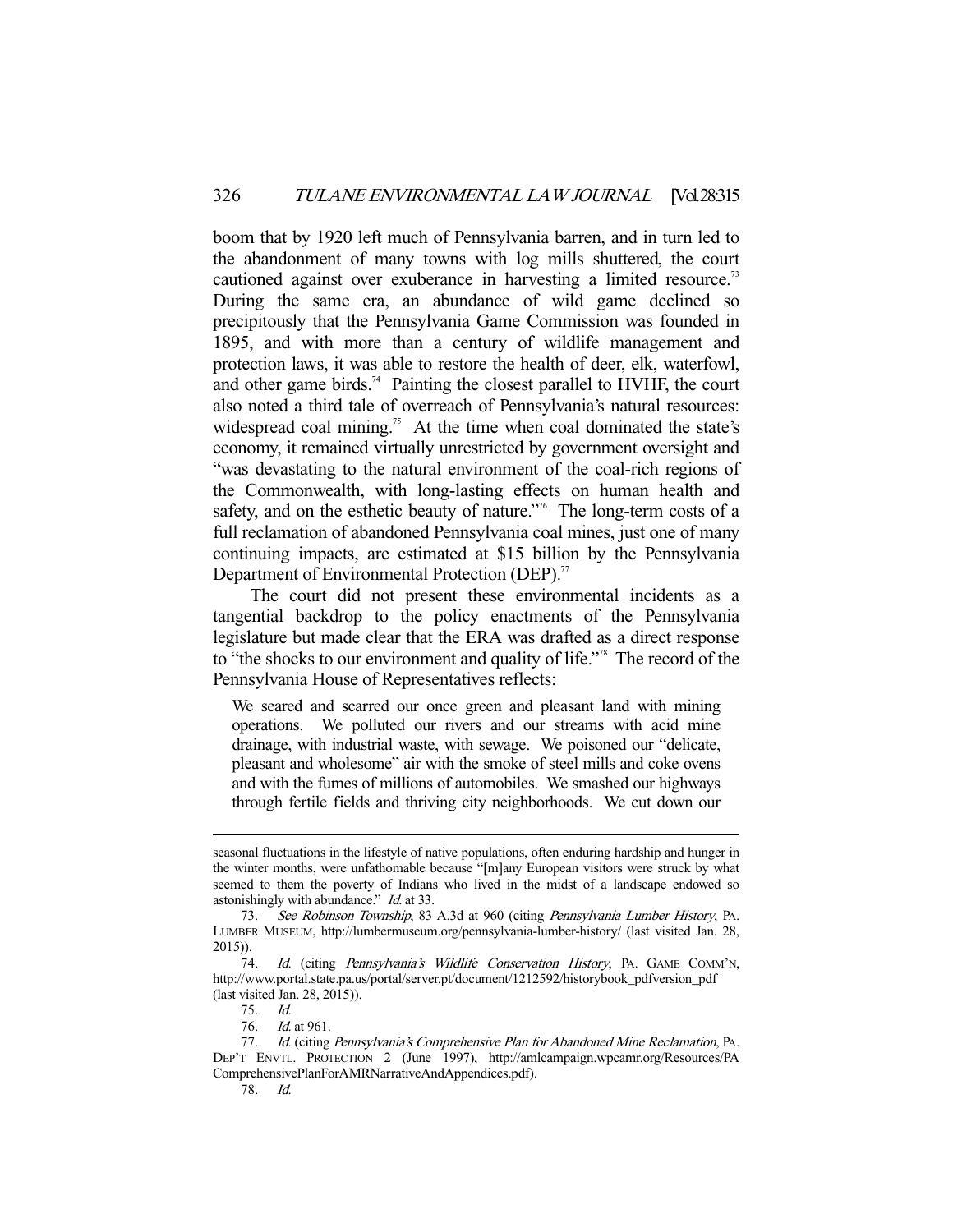trees and erected eyesores along our roads. We uglified our land and we called it "progress."<sup>79</sup>

 With a public and a legislature facing this new consciousness toward environmental and esthetic degradation, the ERA was passed unanimously in both the 154th and 155th Pennsylvania General Assembly, receiving the consecutive passage required to amend the state constitution.80 The court argued that due to Pennsylvania's "experience of having the benefit of vast natural resources whose virtually unrestrained exploitation, while initially a boon to investors, industry, and citizens, led to destructive and lasting consequences not only for the environment but also for the citizens' quality of life," the state affirmed the environmental rights of its citizens—a rare action in American constitutional law.<sup>81</sup>

 The ERA, thus, codified several principles that are critical to interpretation of the constitutionality of Act 13. Restrictions on legislative power stem solely from the constitution, in the form chosen by the people of the state. Under the Pennsylvania Constitution, specific rights of the people of the Commonwealth "to clean air, pure water, and to the preservation of the natural, scenic, historic and esthetic values of the environment" are identified and protected. $82$  Although the state is not ascribed any express duty in furtherance of this provision, "the right articulated is neither meaningless nor merely aspirational."<sup>83</sup> Certainly the state can legislate on the subject of the right, but any regulation is "subordinate to the enjoyment of the right .... It must be regulation purely, not destruction."<sup>54</sup>

 Paramount in an assessment of constitutionality is whether the government (either at the state level or a political subdivision thereof) has unduly infringed upon these environmental rights through either legislation or executive action.<sup>85</sup> With a trend towards "new federalism," dating to the 1970s, the court in Robinson Township elected to interpret the ERA without looking to analogous federal constitutional provisions, nor to the existing, narrow, case law interpreting the ERA with respect to compliance with specific statutes.<sup>86</sup> Out of this broad authority to "fashion an appropriate remedy to vindicate the environmental rights at

<sup>79.</sup> Id. (quoting *Earth Day—Pennsylvania*, 1 COMMONWEALTH PA. LEGIS. J., Apr. 14, 1970, at 2269, 2270).

<sup>80.</sup> Id. (citing H.R.J. Res. 3, 155th Gen. Assemb., Reg. Sess., 1971 Pa. Laws 769).<br>81. Id. at 963.

*Id.* at 963.

 <sup>82.</sup> PA.CONST. art. 1, § 27.

<sup>83.</sup> *Robinson Township*, 83 A.3d at 952.

<sup>84.</sup> Id. at 975 (quoting Page v. Allen, 58 Pa. 338, 347 (1868)).

 <sup>85.</sup> Id. (citing Goodheart v. Casey, 565 A.2d 757, 760 (Pa. 1989); Page, 58 Pa. at 347).

<sup>86.</sup> *Id.* at 944 (citing Commonwealth v. Edmunds, 586 A.2d. 887, 894-95 (Pa. 1991)).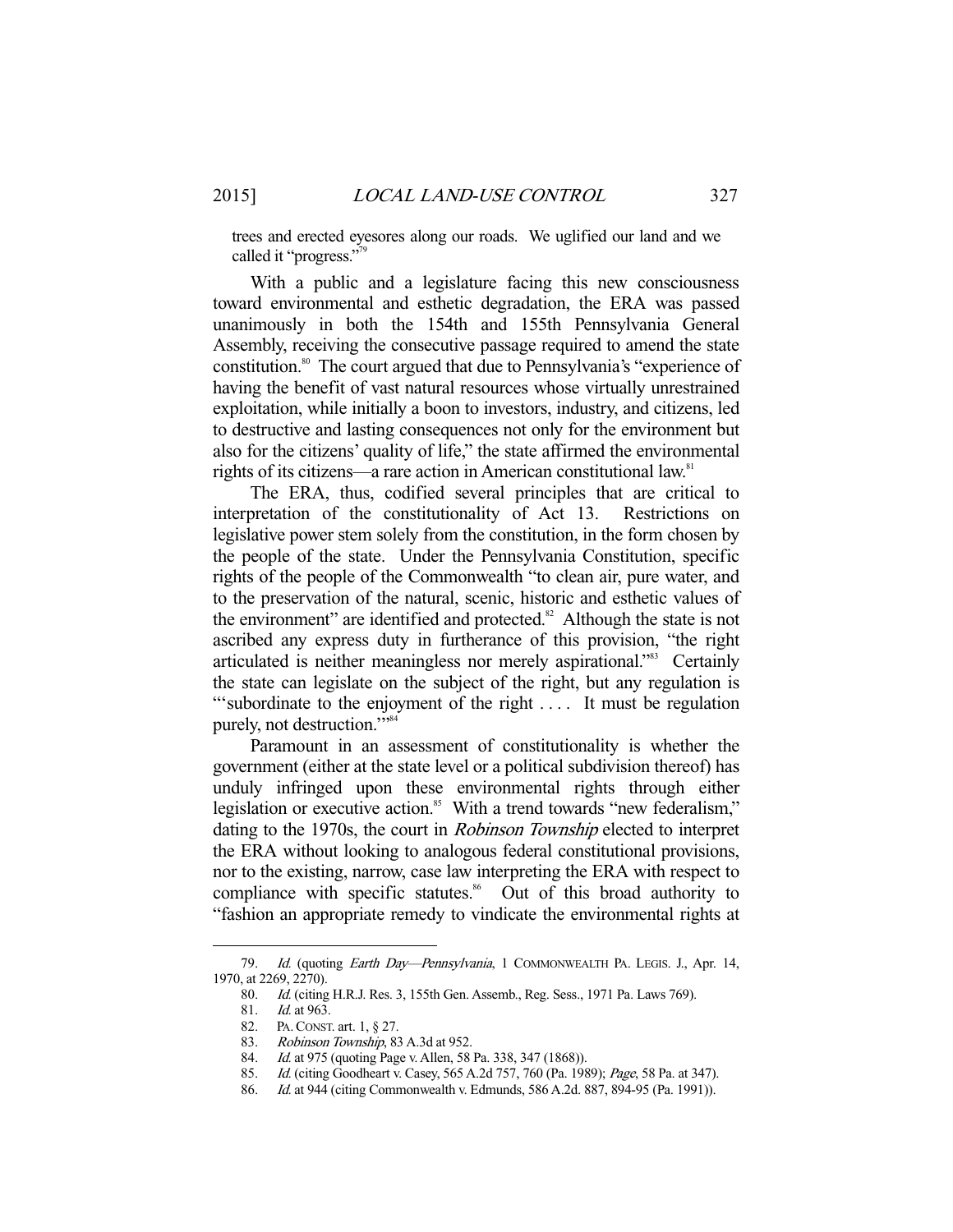issue," the court recognized "the express purpose of the Environmental Rights Amendment to be a bulwark against actual or likely degradation of, *inter alia*, our air and water quality."<sup>87</sup> The court held that the inviolate environmental rights enumerated in the ERA required that "economic development cannot take place at the expense of unreasonable degradation of the environment."<sup>88</sup>

 Second, the ERA placed all public natural resources into ownership by the people of the Commonwealth, including future generations.<sup>89</sup> In lieu of a narrow definition of "natural resources," the court inferred that the drafters intended the term to remain flexible over time.<sup>90</sup> Any express enumeration of these resources would inherently narrow the constitutional rights, especially with respect to the unknown impacts that may affect "generations yet to come."<sup>91</sup>

 The third clause of the ERA established the public trust doctrine with respect to public natural resources, placing the Commonwealth (and its political subdivisions) as trustee and the people as beneficiary.<sup>92</sup> Through its role as a fiduciary, the trust must then be managed for the benefit of the public, fostering a "duty to act toward the corpus of the trust—the public natural resources—with prudence, loyalty, and impartiality."93 The court clarified that a trustee's role contains both negative and affirmative duties for furtherance of the trust. This means that the Commonwealth must "refrain from permitting or encouraging the degradation, diminution, or depletion of public natural resources, whether  $\dots$  through direct state action or indirectly, *e.g.*, because of the state's failure to restrain the actions of private parties" and must act to protect environmental values through legislative action.<sup>94</sup> Inherent in maintenance of the trust is the desire to preserve the environment for public benefit, yet these duties are not absolute and may be muted by "legitimate development tending to improve upon the lot of Pennsylvania's citizenry."<sup>95</sup> Through this lens, how the court determines

<sup>87.</sup> Id. at 952-53 (citing Mont. Envtl. Info. Ctr. v. Dep't of Envtl. Quality, 988 P.2d 1236, 1249 (Mont. 1999); Edmunds, 586 A.2d at 905-06).

 <sup>88.</sup> Id. at 954.

 <sup>89.</sup> Id.

<sup>90.</sup> Id. at 955 (citing Earth Day—Pennsylvania, supra note 79, at 2271-75).

<sup>91.</sup> *Id.* at 948 (quoting PA. CONST. art. I, § 27).

 <sup>92.</sup> PA.CONST. art. I, § 27.

<sup>93.</sup> Robinson Township, 83 A.3d at 957 (citing Lang v. Commonwealth Dep't of Pub. Welfare, 528 A.2d 1335, 1342 (Pa. 1987); In re Estate of Hamill, 410 A.2d 770, 773 (Pa. 1980); In re Mendenhall, 398 A.2d 951, 953 (Pa. 1979)).

<sup>94.</sup> Id. at 957-58 (citing Geer v. Connecticut, 161 U.S. 519, 534 (1996)).

<sup>95.</sup> Id. at 958 (citing Earth Day-Pennsylvania, supra note 79, at 2273; Nat'l Audubon Soc'y v. Superior Court of Alpine Cnty., 658 P.2d 709, 727-29 (Cal. 1983)).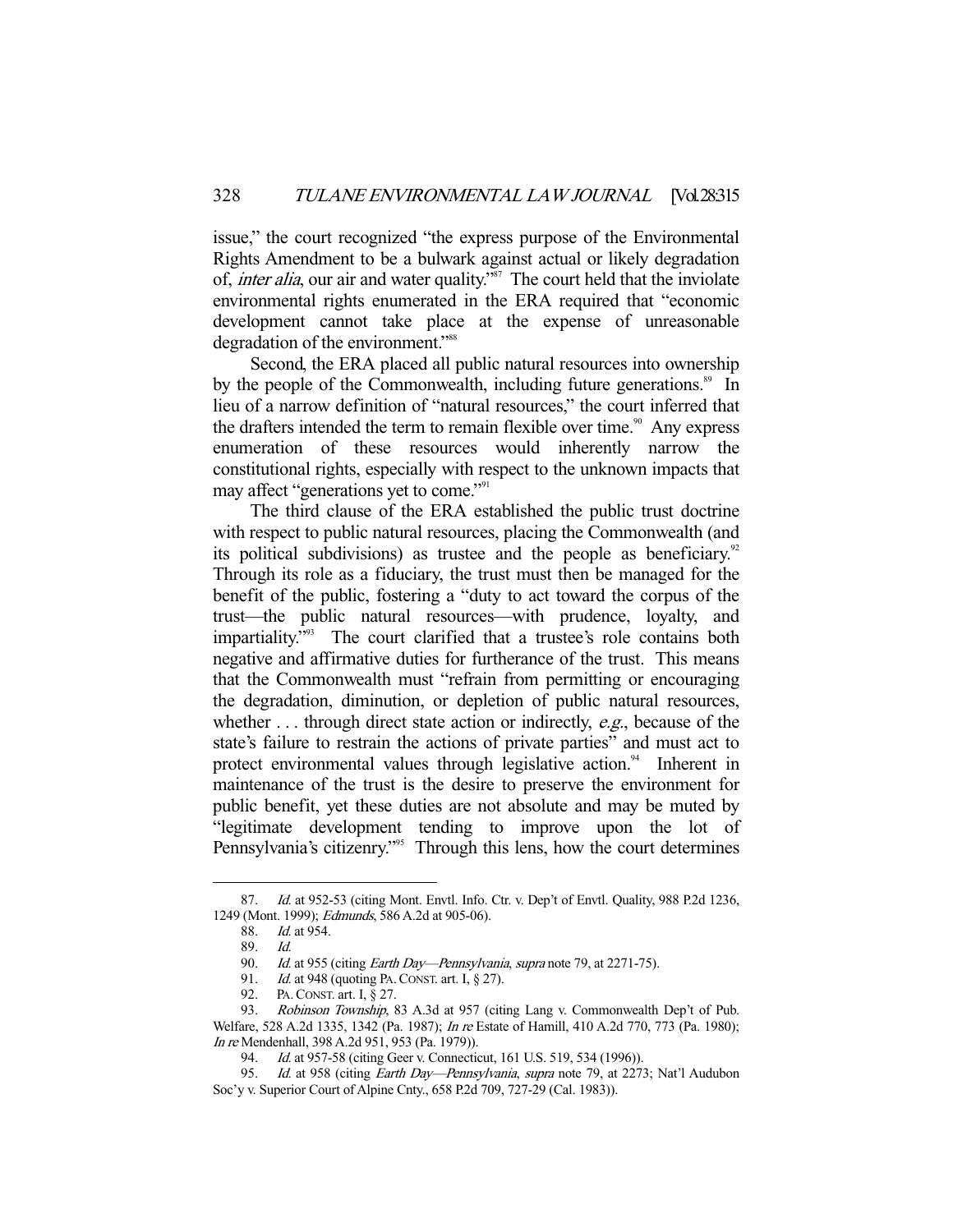the constitutionality of Act 13 and whether it fosters legitimate development, or is violative of environmental rights, depends not on short-term economic windfalls but rather on short- and long-term environmental impacts upon the state and people, including detrimental effects upon future generations, as protected under the ERA.<sup>96</sup>

 By laying this foundation of historical and cultural context for the adoption of the ERA, the court prepared to address the original understanding of the provision and its full constitutional import for the first time.<sup>97</sup> Finding that precedent on the ERA had failed to address the nature of the broad Act 13 claims at issue and that previous jurisprudence had also failed to develop a cohesive, intractable environmental rights paradigm befitting this constitutional directive, the court returned to a textual, organic interpretation of the ERA as applied to Act 13.<sup>98</sup>

 In its review of Act 13, the court concluded that "few could seriously dispute how remarkable a revolution is worked by this legislation upon the existing zoning regimen in Pennsylvania, including residential zones."99 The Act completely disregarded existing land uses, prior planning, and any reasonable expectations regarding zoning, including enjoyment of property. Gas drilling had become the de facto "highest" and "best" use of the land by compelling municipalities to allow HVHF and all of its infrastructure and myriad appurtenances wherever required by the state DEP.<sup>100</sup> Limiting local governments' zoning authority to merely a pro forma accommodation of oil and gas drilling is unprecedented. Additionally, with regard to modest setbacks from water sources in Act 13, the DEP "shall" waive the setback protections "'upon submission of a plan identifying the additional measures, facilities or practices as prescribed by the [DEP] to be employed during well site construction, drilling and operations."<sup>101</sup> Thus, sensitive waters are denied protections because industry is entitled (not even subject to agency discretion) to receive a setback waiver. Astonishingly, should a drilling permit with a setback waiver be appealed, the burden of proof lies with the agency, not with the industry applicant, to show that the additional conditions are necessary to prevent probable harm to public water resources.<sup>102</sup> During permit approval, "[i]n a further blanket accommodation of industry and development," a local

<sup>96.</sup> *Id.* at 959 (citing *In re Estate of Hamill*, 410 A.2d at 773).<br>97. *Id.* at 964 (citing District of Columbia v. Heller, 554 U.S.

Id. at 964 (citing District of Columbia v. Heller, 554 U.S. 570, 625-26 (2008)).

<sup>98.</sup> *Id.* at 969 (citing Pap's A.M. v. City of Erie, 812 A.2d 591, 605 (Pa. 2002)).

 <sup>99.</sup> Id. at 971.

 <sup>100.</sup> See id. at 972.

 <sup>101.</sup> Id. at 973 (quoting 58 PA.CONS. STAT. § 3215(b)(4)).

<sup>102.</sup> *Id.* (quoting 58 PA. CONS. STAT. § 3215(e)(2)).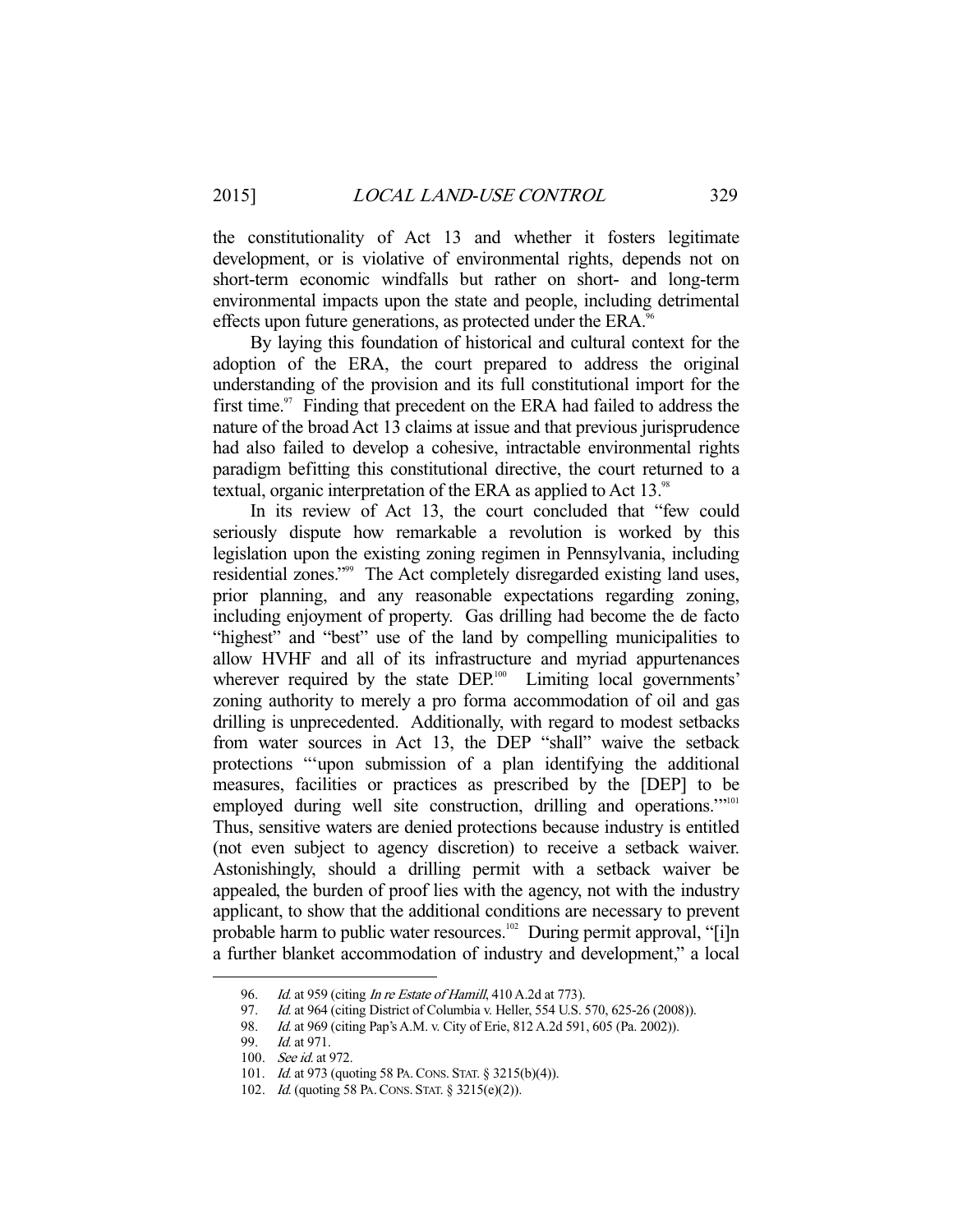government has no right to appeal but can only submit comments about local concerns to the DEP; the DEP may act on these comments at its discretion, and formal administrative appeal lies only with the industry.<sup>103</sup> The court clarified that the ERA established a public trust and placed the Commonwealth as its trustee, establishing a right in the people to seek relief when the Pennsylvania General Assembly has performed a legislative function "in a manner inconsistent with the constitutional mandate."<sup>104</sup>

 Finally ruling on the merits of Act 13, the court hearkened back to the environmental legacy of Pennsylvania, which "appears retrospectively to have been a shortsighted exploitation of its bounteous environment, affecting its minerals, its water, its air, its flora and fauna, and its people," leading to overwhelming support for, and the ratification of, the ERA.105 A connection between historical extraction industries and the current hydrofracking boom was cemented in stating that "development of the natural gas industry in the Commonwealth unquestionably has and will have a lasting, and undeniably detrimental, impact on the quality of these core aspects of Pennsylvania's environment, which are part of the public trust."<sup>106</sup> The court unequivocally viewed hydrofracking as the newest threat to life, health, liberty, surface and ground water, air quality, and the many quality-of-life values that Pennsylvanians depend upon and which the ERA was enacted to protect. Environmental degradation of past generations, and the constitutional provision in response, was deemed "a product of our unique history" by the Pennsylvania court, which cautioned, "By any responsible account, the exploitation of the Marcellus Shale Formation will produce a detrimental effect on the environment, on the people, their children, and future generations, and potentially on the public purse, perhaps rivaling the environmental effects of coal extraction."107

 History would not be forgotten by this court. To allow Act 13 to stand "requires a blindness to the reality here and to Pennsylvania history, including Pennsylvania constitutional history," and the court held that "constitutional commands regarding municipalities' obligations and

<sup>103.</sup> Id. (discussing 58 PA. CONS. STAT. § 3215(d)). Indeed, this lack of due process was the focus of Justice Baer's concurring opinion, which gave the court its plurality ruling. Id. at 1001 (Baer, J., concurring).

 <sup>104.</sup> Id. at 975 (majority opinion) (citing Goodheart v. Casey, 565 A.2d 757, 760 (Pa. 1989)).

 <sup>105.</sup> Id. at 976.

<sup>106.</sup> *Id.* at 975.

 <sup>107.</sup> Id. at 976.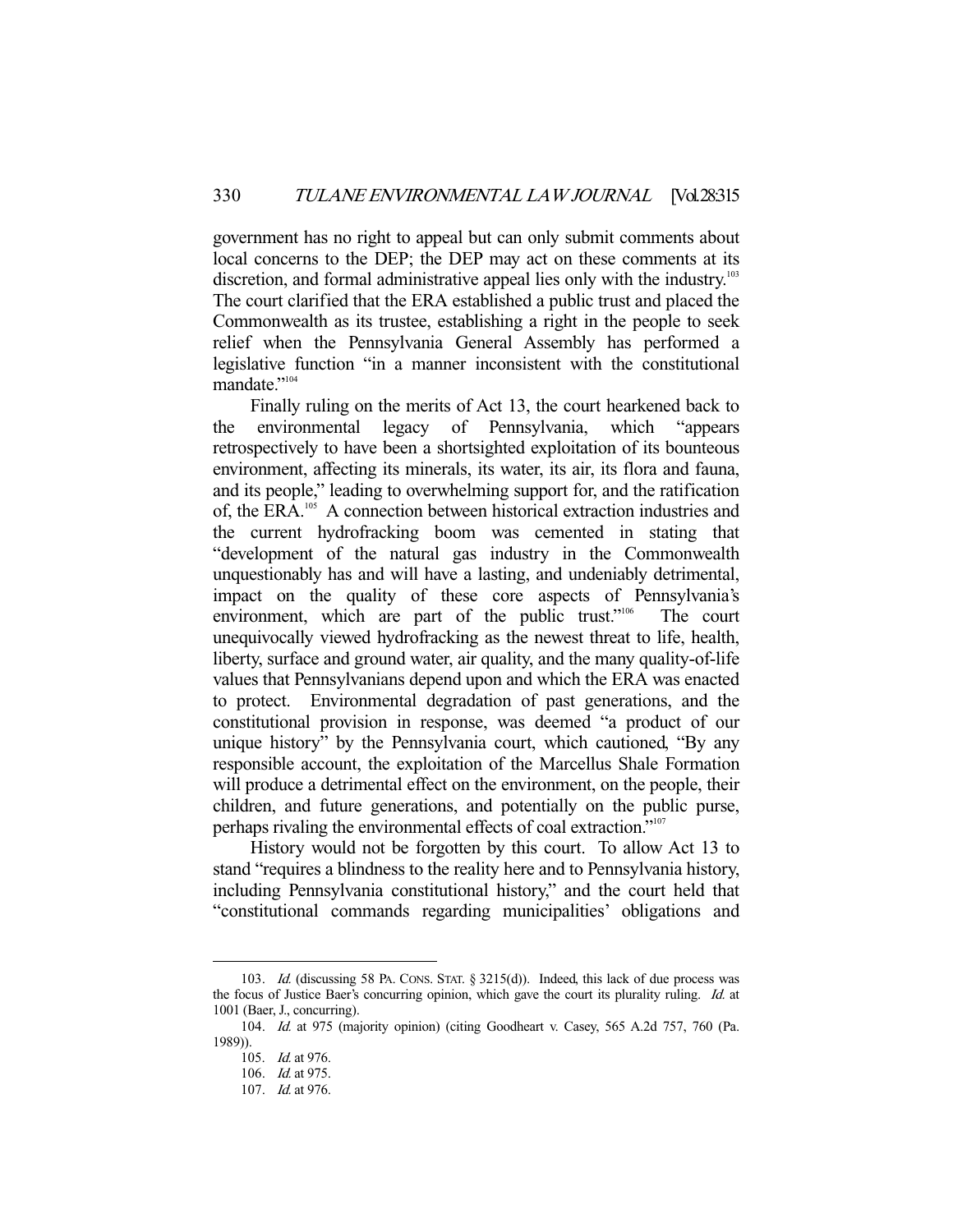duties to their citizens cannot be abrogated by statute."<sup>108</sup> By forcing the acceptance of natural gas drilling into any zoning district, regardless of the impacts on environmental and habitability considerations for homes, schools, and businesses, and eliminating any possible local regulation or remedy for failure to provide adequate protections to the public, Pennsylvania violated its constitutional trustee duty under the ERA.<sup>109</sup>

#### IV. THE ENVIRONMENTAL AND LEGAL LEGACY

 In Robinson Township, the court reinvigorated environmental constitutionalism in the United States and beyond. By rejecting narrower precedent on the ERA, the court recast the provision as the nexus between constitutional law, human rights, and environmental law, which can inform courts across the world. At its core, as with the Wallach case in New York, the ability to seek environmental redress lies with the people at the local level.110 While environmental rights provisions are a rarity in the United States, often, the ethos underlying legislative enactments can be traced to the cultural milieu of each state. West Virginia, Pennsylvania, and Ohio have a long history of resource extraction,<sup>111</sup> largely from coal in the Appalachian Mountains. For the Pennsylvania Supreme Court, this legacy of coal extraction was largely determinative in its ruling that Act 13 violated the constitutional environmental public trust duty of the Commonwealth.<sup>112</sup> Colorado and much of the west harbor vast tracts of federal land which have historically been subject to laws that encourage natural resource extraction, such as the General Mining Act of 1872 (which is still in effect today).<sup>113</sup> Indeed, many of the early mining laws were intended to

 <sup>108.</sup> Id. at 976-77 (citing Mesivtah Eitz Chaim of Bobov, Inc. v. Pike Cnty. Bd. of Assessment Appeals, 44 A.3d 3, 9 (Pa. 2012); Alliance Home of Carlisle v. Bd. of Assessment Appeals, 919 A.2d 206, 223 (Pa. 2007); Stilp v. Commonwealth, 905 A.2d 918, 943 (Pa. 2006)).

 <sup>109.</sup> Id. at 984.

 <sup>110.</sup> See supra Parts II-III.

<sup>111.</sup> Frank Mauro et al., *Exaggerating the Employment Impacts of Shale Drilling: How* and Why, MULTI-ST. SHALE RES. COLLABORATIVE 7 (Nov. 2013), https://pennbpc.org/sites/ pennbpc.org/files/MSSRC-Employment-Impact-11-21-2013.pdf.

 <sup>112.</sup> Robinson Township, 83 A.3d at 960-61 (citing Pennsylvania Comprehensive Plan for Abandoned Mine Reclamation, supra note 77, at 1; PA. DEP'T OF MINES & MINERAL INDUS., OPERATION SCARLIFT: THE AFTER EFFECTS OF OVER 1000 YEARS OF COAL MINING IN PENNSYLVANIA AND CURRENT PROGRAMS TO COMBAT THEM 1 (1967)).

<sup>113.</sup> See, e.g., JAMES RASBAND, JAMES SALZMAN & MARK SQUILLACE, NATURAL RESOURCES LAW AND POLICY 1033 (Robert C. Clark ed., 2004). Chapter 9, section III ("Mining on the Public Lands") describes the General Mining Law of 1872, 30 U.S.C. §§ 21-42, which allows for a citizen or corporation to enter lands in the public domain with the purpose of discovering and prospecting for minerals. Should a viable deposit be located, the statute allows for purchase of the land at a rate set between \$2.50 and \$5.00 per acre, dating to the 1872 law.